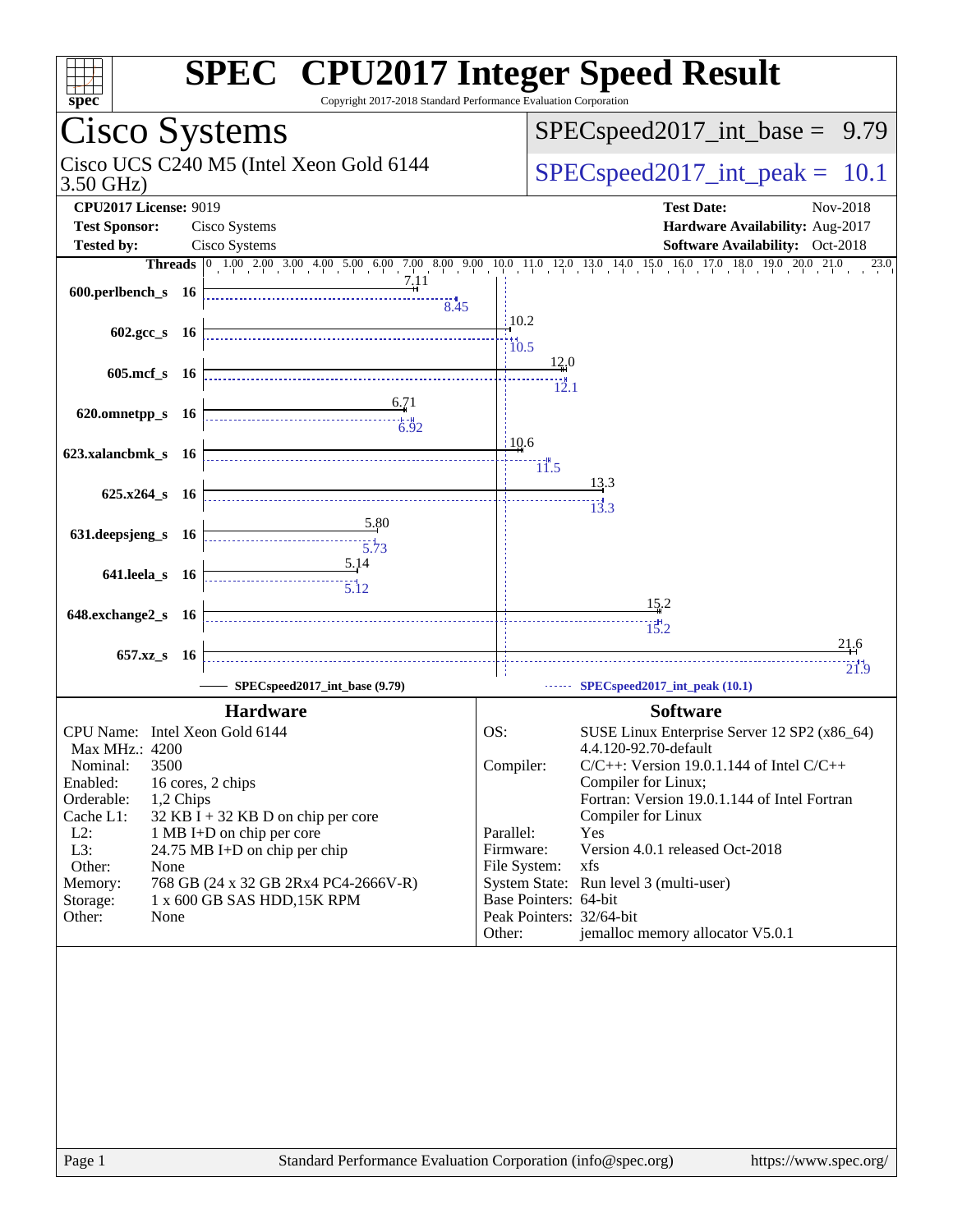![](_page_1_Picture_0.jpeg)

Copyright 2017-2018 Standard Performance Evaluation Corporation

# Cisco Systems

3.50 GHz) Cisco UCS C240 M5 (Intel Xeon Gold 6144  $\vert$  [SPECspeed2017\\_int\\_peak =](http://www.spec.org/auto/cpu2017/Docs/result-fields.html#SPECspeed2017intpeak) 10.1

 $SPECspeed2017\_int\_base = 9.79$ 

**[CPU2017 License:](http://www.spec.org/auto/cpu2017/Docs/result-fields.html#CPU2017License)** 9019 **[Test Date:](http://www.spec.org/auto/cpu2017/Docs/result-fields.html#TestDate)** Nov-2018 **[Test Sponsor:](http://www.spec.org/auto/cpu2017/Docs/result-fields.html#TestSponsor)** Cisco Systems **[Hardware Availability:](http://www.spec.org/auto/cpu2017/Docs/result-fields.html#HardwareAvailability)** Aug-2017 **[Tested by:](http://www.spec.org/auto/cpu2017/Docs/result-fields.html#Testedby)** Cisco Systems **Cisco Systems [Software Availability:](http://www.spec.org/auto/cpu2017/Docs/result-fields.html#SoftwareAvailability)** Oct-2018

### **[Results Table](http://www.spec.org/auto/cpu2017/Docs/result-fields.html#ResultsTable)**

|                             | <b>Base</b>    |                |              |                |       |                |       | <b>Peak</b>    |                |              |                |              |                |              |
|-----------------------------|----------------|----------------|--------------|----------------|-------|----------------|-------|----------------|----------------|--------------|----------------|--------------|----------------|--------------|
| <b>Benchmark</b>            | <b>Threads</b> | <b>Seconds</b> | <b>Ratio</b> | <b>Seconds</b> | Ratio | <b>Seconds</b> | Ratio | <b>Threads</b> | <b>Seconds</b> | <b>Ratio</b> | <b>Seconds</b> | <b>Ratio</b> | <b>Seconds</b> | <b>Ratio</b> |
| 600.perlbench s             | 16             | 253            | 7.02         | 249            | 7.14  | 250            | 7.11  | 16             | 210            | 8.45         | 211            | 8.41         | 210            | 8.46         |
| $602.\text{gcc}\_\text{s}$  | 16             | 388            | 10.3         | <u>390</u>     | 10.2  | 390            | 10.2  | 16             | 380            | 10.5         | 380            | 10.5         | 388            | 10.3         |
| $605 \text{.mcf}$ s         | 16             | 390            | 12.1         | 394            | 12.0  | 395            | 12.0  | 16             | 391            | 12.1         | <u>390</u>     | <u>12.1</u>  | 389            | 12.1         |
| 620.omnetpp_s               | 16             | 241            | 6.78         | 243            | 6.71  | 244            | 6.69  | 16             | 232            | 7.02         | 248            | 6.59         | 236            | 6.92         |
| 623.xalancbmk s             | 16             | 134            | 10.6         | 135            | 10.5  | 133            | 10.6  | 16             | 124            | 11.5         | 123            | 11.6         | 123            | 11.5         |
| 625.x264 s                  | 16             | 133            | 13.3         | 132            | 13.3  | 132            | 13.3  | 16             | 132            | 13.3         | 132            | 13.3         | 132            | 13.3         |
| 631.deepsjeng_s             | 16             | 247            | 5.79         | 247            | 5.80  | 247            | 5.80  | 16             | 250            | 5.73         | <b>250</b>     | 5.73         | 250            | 5.73         |
| 641.leela s                 | 16             | 333            | 5.13         | 332            | 5.14  | 332            | 5.14  | 16             | 333            | 5.12         | 333            | 5.12         | 333            | 5.12         |
| 648.exchange2 s             | 16             | 194            | 15.2         | 193            | 15.2  | 193            | 15.3  | 16             | 192            | 15.3         | 194            | 15.2         | 194            | 15.2         |
| $657.xz$ s                  | 16             | 286            | 21.6         | 284            | 21.8  | 287            | 21.6  | 16             | 281            | 22.0         | 283            | 21.8         | 283            | 21.9         |
| $SPEC speed2017$ int base = |                |                | 9.79         |                |       |                |       |                |                |              |                |              |                |              |

**[SPECspeed2017\\_int\\_peak =](http://www.spec.org/auto/cpu2017/Docs/result-fields.html#SPECspeed2017intpeak) 10.1**

Results appear in the [order in which they were run.](http://www.spec.org/auto/cpu2017/Docs/result-fields.html#RunOrder) Bold underlined text [indicates a median measurement](http://www.spec.org/auto/cpu2017/Docs/result-fields.html#Median).

### **[Operating System Notes](http://www.spec.org/auto/cpu2017/Docs/result-fields.html#OperatingSystemNotes)**

Stack size set to unlimited using "ulimit -s unlimited"

#### **[General Notes](http://www.spec.org/auto/cpu2017/Docs/result-fields.html#GeneralNotes)**

Environment variables set by runcpu before the start of the run: KMP\_AFFINITY = "granularity=fine,scatter" LD\_LIBRARY\_PATH = "/home/cpu2017/lib/ia32:/home/cpu2017/lib/intel64" OMP\_STACKSIZE = "192M"

 Binaries compiled on a system with 1x Intel Core i7-4790 CPU + 32GB RAM memory using Redhat Enterprise Linux 7.4 Transparent Huge Pages enabled by default Prior to runcpu invocation Filesystem page cache synced and cleared with: sync; echo 3> /proc/sys/vm/drop\_caches Yes: The test sponsor attests, as of date of publication, that CVE-2017-5754 (Meltdown) is mitigated in the system as tested and documented. Yes: The test sponsor attests, as of date of publication, that CVE-2017-5753 (Spectre variant 1) is mitigated in the system as tested and documented. Yes: The test sponsor attests, as of date of publication, that CVE-2017-5715 (Spectre variant 2) is mitigated in the system as tested and documented. jemalloc, a general purpose malloc implementation built with the RedHat Enterprise 7.5, and the system compiler gcc 4.8.5 sources available from jemalloc.net or<https://github.com/jemalloc/jemalloc/releases>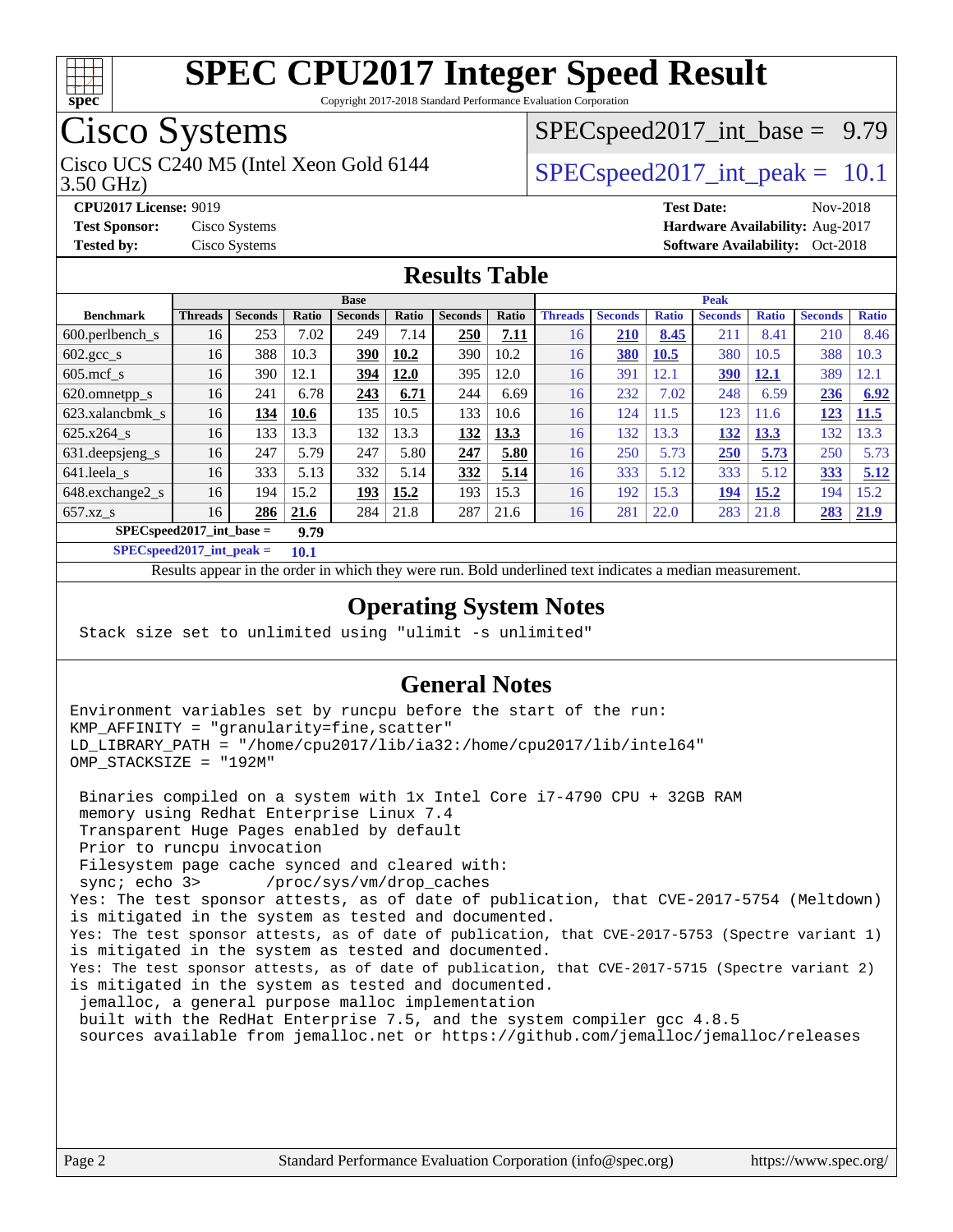![](_page_2_Picture_0.jpeg)

Copyright 2017-2018 Standard Performance Evaluation Corporation

## Cisco Systems

3.50 GHz) Cisco UCS C240 M5 (Intel Xeon Gold 6144  $\vert$  [SPECspeed2017\\_int\\_peak =](http://www.spec.org/auto/cpu2017/Docs/result-fields.html#SPECspeed2017intpeak) 10.1

 $SPECspeed2017\_int\_base = 9.79$ 

**[CPU2017 License:](http://www.spec.org/auto/cpu2017/Docs/result-fields.html#CPU2017License)** 9019 **[Test Date:](http://www.spec.org/auto/cpu2017/Docs/result-fields.html#TestDate)** Nov-2018 **[Test Sponsor:](http://www.spec.org/auto/cpu2017/Docs/result-fields.html#TestSponsor)** Cisco Systems **[Hardware Availability:](http://www.spec.org/auto/cpu2017/Docs/result-fields.html#HardwareAvailability)** Aug-2017 **[Tested by:](http://www.spec.org/auto/cpu2017/Docs/result-fields.html#Testedby)** Cisco Systems **[Software Availability:](http://www.spec.org/auto/cpu2017/Docs/result-fields.html#SoftwareAvailability)** Oct-2018

#### **[Platform Notes](http://www.spec.org/auto/cpu2017/Docs/result-fields.html#PlatformNotes)**

Page 3 Standard Performance Evaluation Corporation [\(info@spec.org\)](mailto:info@spec.org) <https://www.spec.org/> BIOS Settings: Intel HyperThreading Technology set to Disabled CPU performance set to Enterprise Power Performance Tuning set to OS Controls SNC set to Disabled Patrol Scrub set to Disabled Sysinfo program /home/cpu2017/bin/sysinfo Rev: r5797 of 2017-06-14 96c45e4568ad54c135fd618bcc091c0f running on linux-dkz7 Wed Dec 5 22:21:44 2018 SUT (System Under Test) info as seen by some common utilities. For more information on this section, see <https://www.spec.org/cpu2017/Docs/config.html#sysinfo> From /proc/cpuinfo model name : Intel(R) Xeon(R) Gold 6144 CPU @ 3.50GHz 2 "physical id"s (chips) 16 "processors" cores, siblings (Caution: counting these is hw and system dependent. The following excerpts from /proc/cpuinfo might not be reliable. Use with caution.) cpu cores : 8 siblings : 8 physical 0: cores 0 2 3 9 16 19 26 27 physical 1: cores 0 2 3 9 16 19 26 27 From lscpu: Architecture: x86\_64 CPU op-mode(s): 32-bit, 64-bit Byte Order: Little Endian  $CPU(s):$  16 On-line CPU(s) list: 0-15 Thread(s) per core: 1 Core(s) per socket: 8 Socket(s): 2 NUMA node(s): 2 Vendor ID: GenuineIntel CPU family: 6 Model: 85 Model name:  $Intel(R)$  Xeon(R) Gold 6144 CPU @ 3.50GHz Stepping: 4 CPU MHz: 2853.229 CPU max MHz: 4200.0000<br>
CPU min MHz: 1200.0000 CPU min MHz: BogoMIPS: 6983.59 Virtualization: VT-x L1d cache: 32K L1i cache: 32K **(Continued on next page)**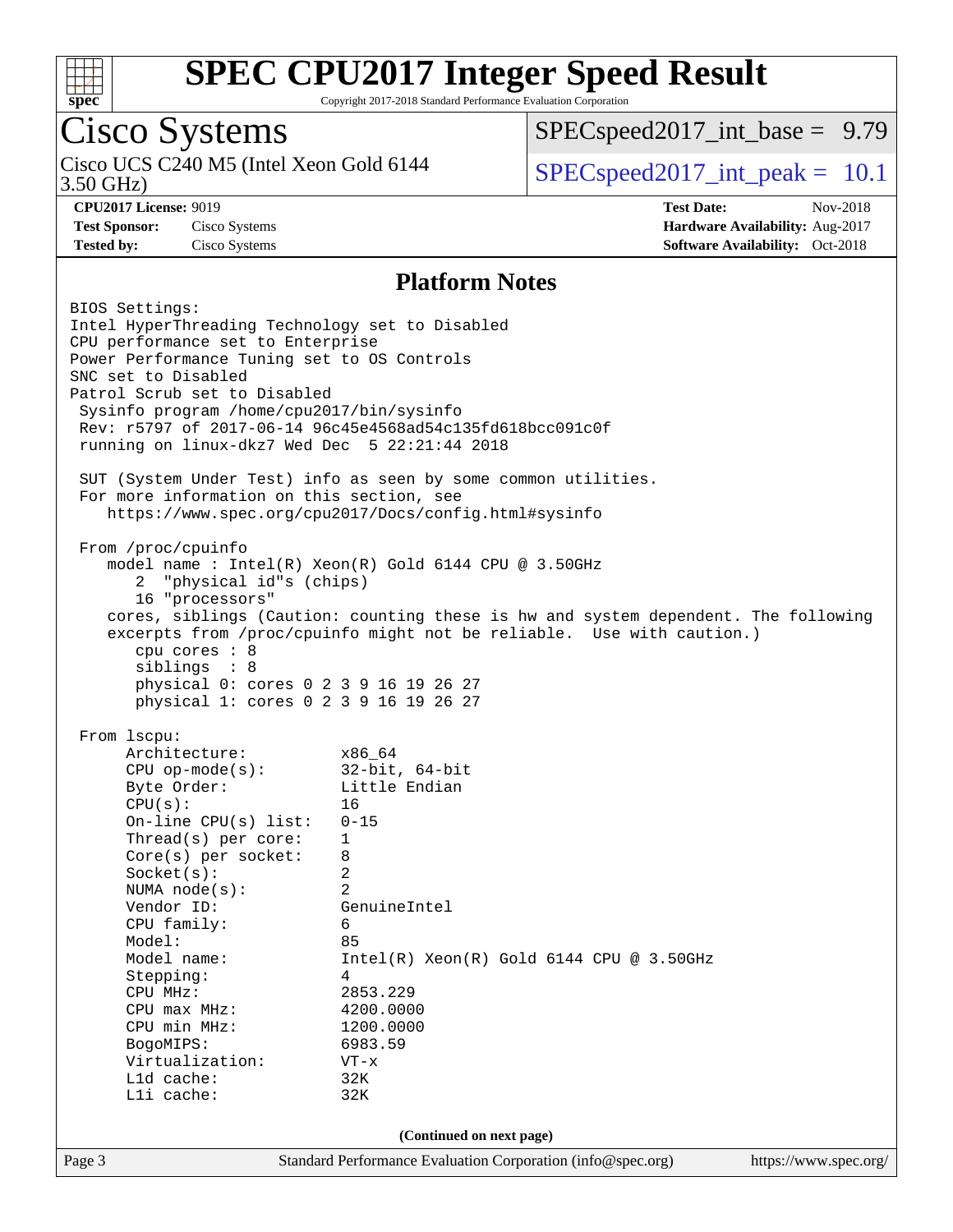![](_page_3_Picture_0.jpeg)

Copyright 2017-2018 Standard Performance Evaluation Corporation

Cisco Systems 3.50 GHz) Cisco UCS C240 M5 (Intel Xeon Gold 6144  $\vert$  [SPECspeed2017\\_int\\_peak =](http://www.spec.org/auto/cpu2017/Docs/result-fields.html#SPECspeed2017intpeak) 10.1  $SPECspeed2017\_int\_base = 9.79$ **[CPU2017 License:](http://www.spec.org/auto/cpu2017/Docs/result-fields.html#CPU2017License)** 9019 **[Test Date:](http://www.spec.org/auto/cpu2017/Docs/result-fields.html#TestDate)** Nov-2018 **[Test Sponsor:](http://www.spec.org/auto/cpu2017/Docs/result-fields.html#TestSponsor)** Cisco Systems **[Hardware Availability:](http://www.spec.org/auto/cpu2017/Docs/result-fields.html#HardwareAvailability)** Aug-2017 **[Tested by:](http://www.spec.org/auto/cpu2017/Docs/result-fields.html#Testedby)** Cisco Systems **[Software Availability:](http://www.spec.org/auto/cpu2017/Docs/result-fields.html#SoftwareAvailability)** Oct-2018 **[Platform Notes \(Continued\)](http://www.spec.org/auto/cpu2017/Docs/result-fields.html#PlatformNotes)** L2 cache: 1024K L3 cache:  $25344K$ <br>NUMA node0 CPU(s):  $0-7$ NUMA node0 CPU(s): NUMA node1 CPU(s): 8-15 Flags: fpu vme de pse tsc msr pae mce cx8 apic sep mtrr pge mca cmov pat pse36 clflush dts acpi mmx fxsr sse sse2 ss ht tm pbe syscall nx pdpe1gb rdtscp lm constant\_tsc art arch\_perfmon pebs bts rep\_good nopl xtopology nonstop\_tsc aperfmperf eagerfpu pni pclmulqdq dtes64 monitor ds\_cpl vmx smx est tm2 ssse3 sdbg fma cx16 xtpr pdcm pcid dca sse4\_1 sse4\_2 x2apic movbe popcnt tsc\_deadline\_timer aes xsave avx f16c rdrand lahf\_lm abm 3dnowprefetch ida arat epb invpcid\_single pln pts dtherm hwp hwp\_act\_window hwp\_epp hwp\_pkg\_req intel\_pt rsb\_ctxsw spec\_ctrl stibp retpoline kaiser tpr\_shadow vnmi flexpriority ept vpid fsgsbase tsc\_adjust bmi1 hle avx2 smep bmi2 erms invpcid rtm cqm mpx avx512f avx512dq rdseed adx smap clflushopt clwb avx512cd avx512bw avx512vl xsaveopt xsavec xgetbv1 cqm\_llc cqm\_occup\_llc /proc/cpuinfo cache data cache size : 25344 KB From numactl --hardware WARNING: a numactl 'node' might or might not correspond to a physical chip. available: 2 nodes (0-1) node 0 cpus: 0 1 2 3 4 5 6 7 node 0 size: 385626 MB node 0 free: 385156 MB node 1 cpus: 8 9 10 11 12 13 14 15 node 1 size: 387054 MB node 1 free: 386624 MB node distances: node 0 1 0: 10 21 1: 21 10 From /proc/meminfo MemTotal: 791225628 kB HugePages\_Total: 0 Hugepagesize: 2048 kB From /etc/\*release\* /etc/\*version\* SuSE-release: SUSE Linux Enterprise Server 12 (x86\_64) VERSION = 12 PATCHLEVEL = 2 # This file is deprecated and will be removed in a future service pack or release. # Please check /etc/os-release for details about this release. os-release: NAME="SLES" VERSION="12-SP2" **(Continued on next page)**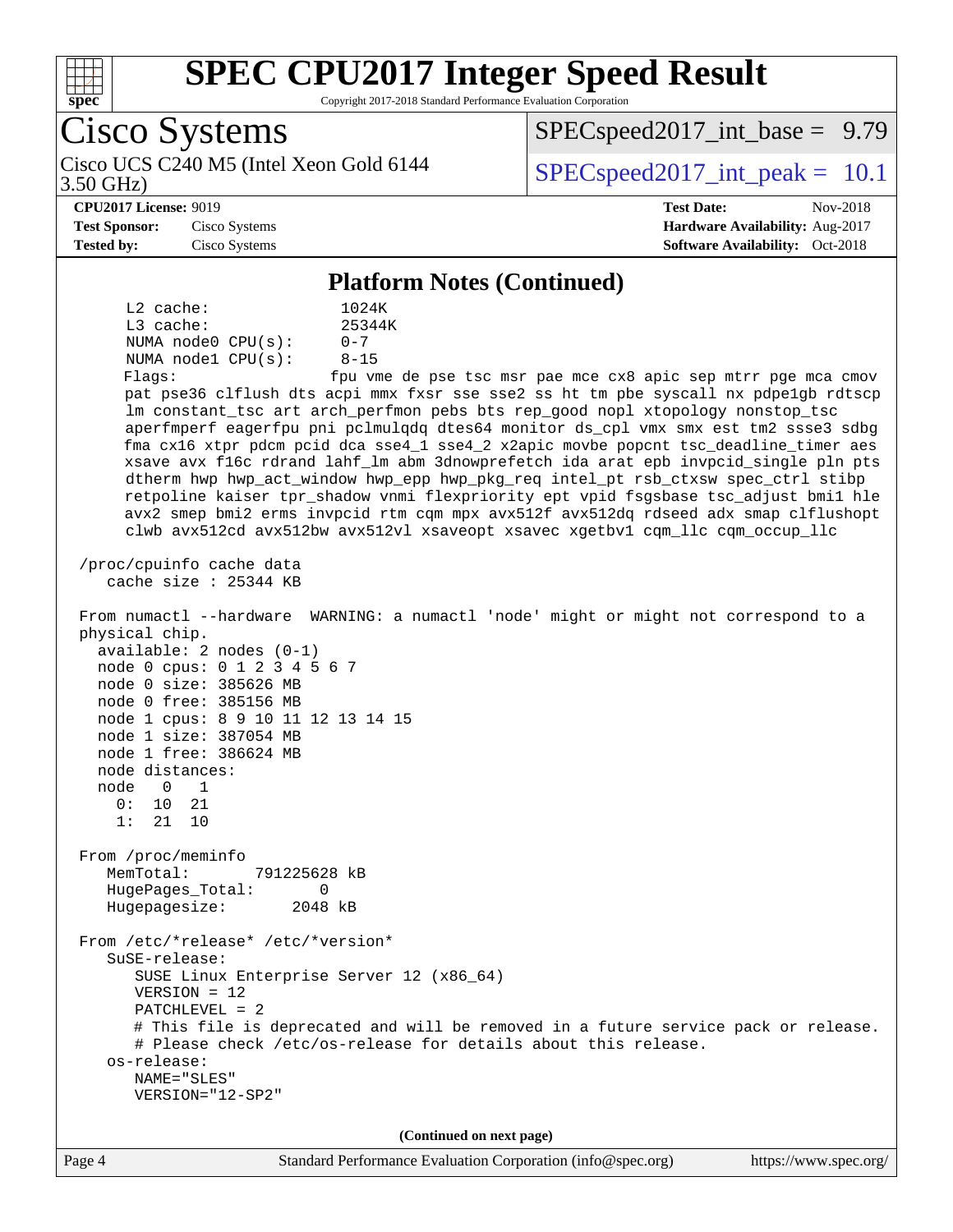![](_page_4_Picture_0.jpeg)

Copyright 2017-2018 Standard Performance Evaluation Corporation

## Cisco Systems

3.50 GHz) Cisco UCS C240 M5 (Intel Xeon Gold 6144  $\vert$  [SPECspeed2017\\_int\\_peak =](http://www.spec.org/auto/cpu2017/Docs/result-fields.html#SPECspeed2017intpeak) 10.1

 $SPECspeed2017\_int\_base = 9.79$ 

**[CPU2017 License:](http://www.spec.org/auto/cpu2017/Docs/result-fields.html#CPU2017License)** 9019 **[Test Date:](http://www.spec.org/auto/cpu2017/Docs/result-fields.html#TestDate)** Nov-2018 **[Test Sponsor:](http://www.spec.org/auto/cpu2017/Docs/result-fields.html#TestSponsor)** Cisco Systems **[Hardware Availability:](http://www.spec.org/auto/cpu2017/Docs/result-fields.html#HardwareAvailability)** Aug-2017 **[Tested by:](http://www.spec.org/auto/cpu2017/Docs/result-fields.html#Testedby)** Cisco Systems **Cisco Systems [Software Availability:](http://www.spec.org/auto/cpu2017/Docs/result-fields.html#SoftwareAvailability)** Oct-2018

#### **[Platform Notes \(Continued\)](http://www.spec.org/auto/cpu2017/Docs/result-fields.html#PlatformNotes)**

 VERSION\_ID="12.2" PRETTY\_NAME="SUSE Linux Enterprise Server 12 SP2" ID="sles" ANSI\_COLOR="0;32" CPE\_NAME="cpe:/o:suse:sles:12:sp2"

uname -a:

 Linux linux-dkz7 4.4.120-92.70-default #1 SMP Wed Mar 14 15:59:43 UTC 2018 (52a83de) x86\_64 x86\_64 x86\_64 GNU/Linux

run-level 3 Dec 5 22:20

 SPEC is set to: /home/cpu2017 Filesystem Type Size Used Avail Use% Mounted on /dev/sda2 xfs 500G 118G 383G 24% /

 Additional information from dmidecode follows. WARNING: Use caution when you interpret this section. The 'dmidecode' program reads system data which is "intended to allow hardware to be accurately determined", but the intent may not be met, as there are frequent changes to hardware, firmware, and the "DMTF SMBIOS" standard. BIOS Cisco Systems, Inc. C240M5.4.0.1.139.1003182220 10/03/2018 Memory: 12x 0xCE00 M393A4K40BB2-CTD 32 GB 2 rank 2666 12x 0xCE00 M393A4K40CB2-CTD 32 GB 2 rank 2666

(End of data from sysinfo program)

#### **[Compiler Version Notes](http://www.spec.org/auto/cpu2017/Docs/result-fields.html#CompilerVersionNotes)**

| Page 5 | Standard Performance Evaluation Corporation (info@spec.org)<br>https://www.spec.org/                   |
|--------|--------------------------------------------------------------------------------------------------------|
|        | (Continued on next page)                                                                               |
|        | CXXC 620.omnetpp $s(base)$ 623.xalancbmk $s(base)$ 631.deepsjeng $s(base)$                             |
|        | icc (ICC) 19.0.1.144 20181018<br>Copyright (C) 1985-2018 Intel Corporation. All rights reserved.       |
| CC.    | 600.perlbench $s$ (peak) 602.gcc $s$ (peak) 605.mcf $s$ (peak) 657.xz $s$ (peak)                       |
|        | icc (ICC) 19.0.1.144 20181018<br>Copyright (C) 1985-2018 Intel Corporation. All rights reserved.       |
| CC.    | $600. perlbench_s(base) 602. gcc_s(base) 605.mcf_s(base) 625.x264_s(base,$<br>$peak)$ 657.xz $s(base)$ |
|        |                                                                                                        |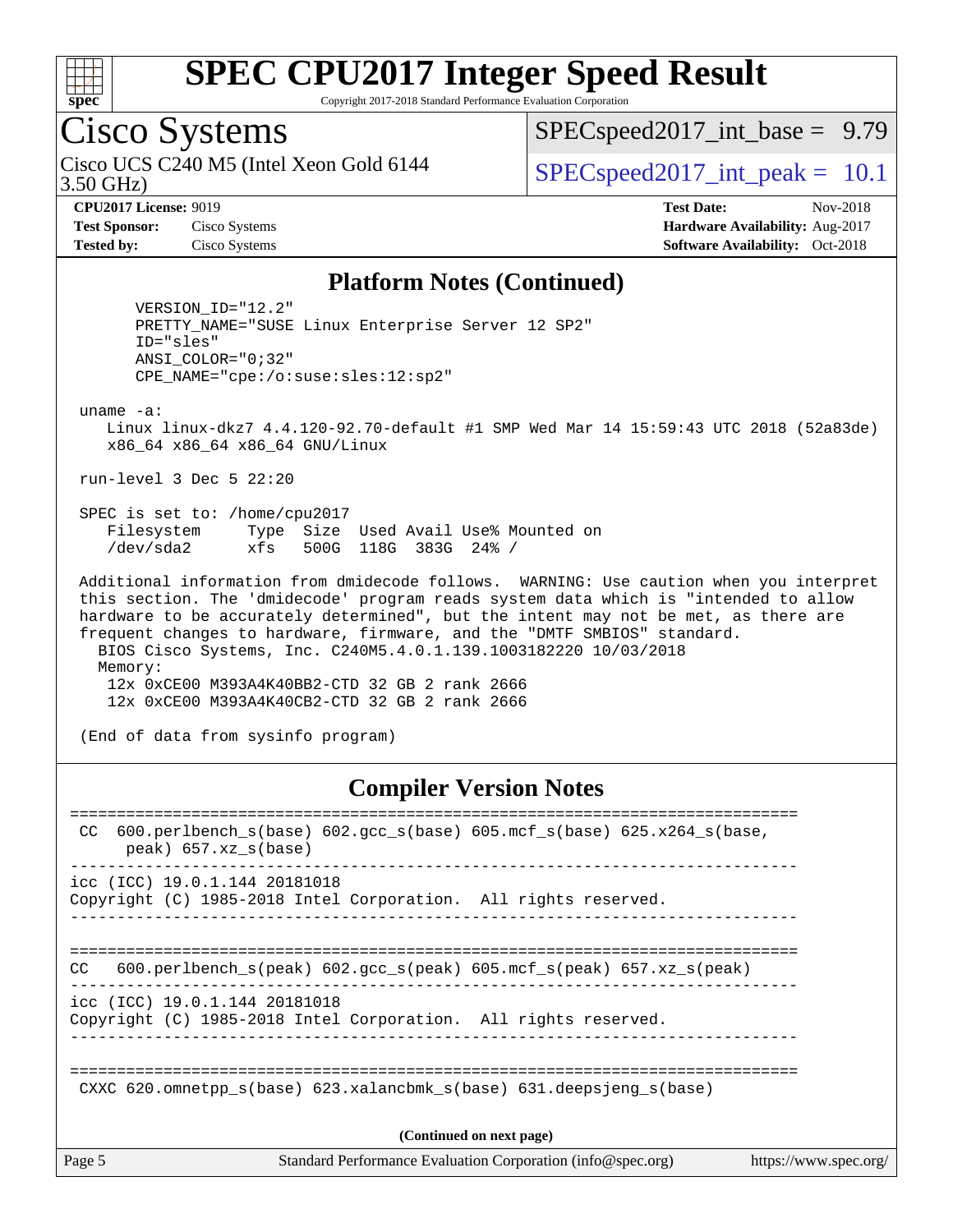![](_page_5_Picture_0.jpeg)

Copyright 2017-2018 Standard Performance Evaluation Corporation

## Cisco Systems

3.50 GHz) Cisco UCS C240 M5 (Intel Xeon Gold 6144  $\vert$  [SPECspeed2017\\_int\\_peak =](http://www.spec.org/auto/cpu2017/Docs/result-fields.html#SPECspeed2017intpeak) 10.1

[SPECspeed2017\\_int\\_base =](http://www.spec.org/auto/cpu2017/Docs/result-fields.html#SPECspeed2017intbase) 9.79

**[CPU2017 License:](http://www.spec.org/auto/cpu2017/Docs/result-fields.html#CPU2017License)** 9019 **[Test Date:](http://www.spec.org/auto/cpu2017/Docs/result-fields.html#TestDate)** Nov-2018 **[Test Sponsor:](http://www.spec.org/auto/cpu2017/Docs/result-fields.html#TestSponsor)** Cisco Systems **[Hardware Availability:](http://www.spec.org/auto/cpu2017/Docs/result-fields.html#HardwareAvailability)** Aug-2017 **[Tested by:](http://www.spec.org/auto/cpu2017/Docs/result-fields.html#Testedby)** Cisco Systems **[Software Availability:](http://www.spec.org/auto/cpu2017/Docs/result-fields.html#SoftwareAvailability)** Oct-2018

#### **[Compiler Version Notes \(Continued\)](http://www.spec.org/auto/cpu2017/Docs/result-fields.html#CompilerVersionNotes)**

641.leela\_s(base)

----------------------------------------------------------------------------- icpc (ICC) 19.0.1.144 20181018 Copyright (C) 1985-2018 Intel Corporation. All rights reserved. ------------------------------------------------------------------------------

============================================================================== CXXC 620.omnetpp\_s(peak) 623.xalancbmk\_s(peak) 631.deepsjeng\_s(peak)

641.leela\_s(peak)

------------------------------------------------------------------------------

icpc (ICC) 19.0.1.144 20181018 Copyright (C) 1985-2018 Intel Corporation. All rights reserved.

------------------------------------------------------------------------------

#### ==============================================================================

 FC 648.exchange2\_s(base, peak) ------------------------------------------------------------------------------

ifort (IFORT) 19.0.1.144 20181018

Copyright (C) 1985-2018 Intel Corporation. All rights reserved. ------------------------------------------------------------------------------

### **[Base Compiler Invocation](http://www.spec.org/auto/cpu2017/Docs/result-fields.html#BaseCompilerInvocation)**

[C benchmarks](http://www.spec.org/auto/cpu2017/Docs/result-fields.html#Cbenchmarks): [icc -m64 -std=c11](http://www.spec.org/cpu2017/results/res2018q4/cpu2017-20181211-10269.flags.html#user_CCbase_intel_icc_64bit_c11_33ee0cdaae7deeeab2a9725423ba97205ce30f63b9926c2519791662299b76a0318f32ddfffdc46587804de3178b4f9328c46fa7c2b0cd779d7a61945c91cd35)

[C++ benchmarks:](http://www.spec.org/auto/cpu2017/Docs/result-fields.html#CXXbenchmarks) [icpc -m64](http://www.spec.org/cpu2017/results/res2018q4/cpu2017-20181211-10269.flags.html#user_CXXbase_intel_icpc_64bit_4ecb2543ae3f1412ef961e0650ca070fec7b7afdcd6ed48761b84423119d1bf6bdf5cad15b44d48e7256388bc77273b966e5eb805aefd121eb22e9299b2ec9d9)

[Fortran benchmarks](http://www.spec.org/auto/cpu2017/Docs/result-fields.html#Fortranbenchmarks): [ifort -m64](http://www.spec.org/cpu2017/results/res2018q4/cpu2017-20181211-10269.flags.html#user_FCbase_intel_ifort_64bit_24f2bb282fbaeffd6157abe4f878425411749daecae9a33200eee2bee2fe76f3b89351d69a8130dd5949958ce389cf37ff59a95e7a40d588e8d3a57e0c3fd751)

### **[Base Portability Flags](http://www.spec.org/auto/cpu2017/Docs/result-fields.html#BasePortabilityFlags)**

 600.perlbench\_s: [-DSPEC\\_LP64](http://www.spec.org/cpu2017/results/res2018q4/cpu2017-20181211-10269.flags.html#b600.perlbench_s_basePORTABILITY_DSPEC_LP64) [-DSPEC\\_LINUX\\_X64](http://www.spec.org/cpu2017/results/res2018q4/cpu2017-20181211-10269.flags.html#b600.perlbench_s_baseCPORTABILITY_DSPEC_LINUX_X64) 602.gcc\_s: [-DSPEC\\_LP64](http://www.spec.org/cpu2017/results/res2018q4/cpu2017-20181211-10269.flags.html#suite_basePORTABILITY602_gcc_s_DSPEC_LP64) 605.mcf\_s: [-DSPEC\\_LP64](http://www.spec.org/cpu2017/results/res2018q4/cpu2017-20181211-10269.flags.html#suite_basePORTABILITY605_mcf_s_DSPEC_LP64) 620.omnetpp\_s: [-DSPEC\\_LP64](http://www.spec.org/cpu2017/results/res2018q4/cpu2017-20181211-10269.flags.html#suite_basePORTABILITY620_omnetpp_s_DSPEC_LP64) 623.xalancbmk\_s: [-DSPEC\\_LP64](http://www.spec.org/cpu2017/results/res2018q4/cpu2017-20181211-10269.flags.html#suite_basePORTABILITY623_xalancbmk_s_DSPEC_LP64) [-DSPEC\\_LINUX](http://www.spec.org/cpu2017/results/res2018q4/cpu2017-20181211-10269.flags.html#b623.xalancbmk_s_baseCXXPORTABILITY_DSPEC_LINUX) 625.x264\_s: [-DSPEC\\_LP64](http://www.spec.org/cpu2017/results/res2018q4/cpu2017-20181211-10269.flags.html#suite_basePORTABILITY625_x264_s_DSPEC_LP64) 631.deepsjeng\_s: [-DSPEC\\_LP64](http://www.spec.org/cpu2017/results/res2018q4/cpu2017-20181211-10269.flags.html#suite_basePORTABILITY631_deepsjeng_s_DSPEC_LP64) 641.leela\_s: [-DSPEC\\_LP64](http://www.spec.org/cpu2017/results/res2018q4/cpu2017-20181211-10269.flags.html#suite_basePORTABILITY641_leela_s_DSPEC_LP64) 648.exchange2\_s: [-DSPEC\\_LP64](http://www.spec.org/cpu2017/results/res2018q4/cpu2017-20181211-10269.flags.html#suite_basePORTABILITY648_exchange2_s_DSPEC_LP64)

**(Continued on next page)**

Page 6 Standard Performance Evaluation Corporation [\(info@spec.org\)](mailto:info@spec.org) <https://www.spec.org/>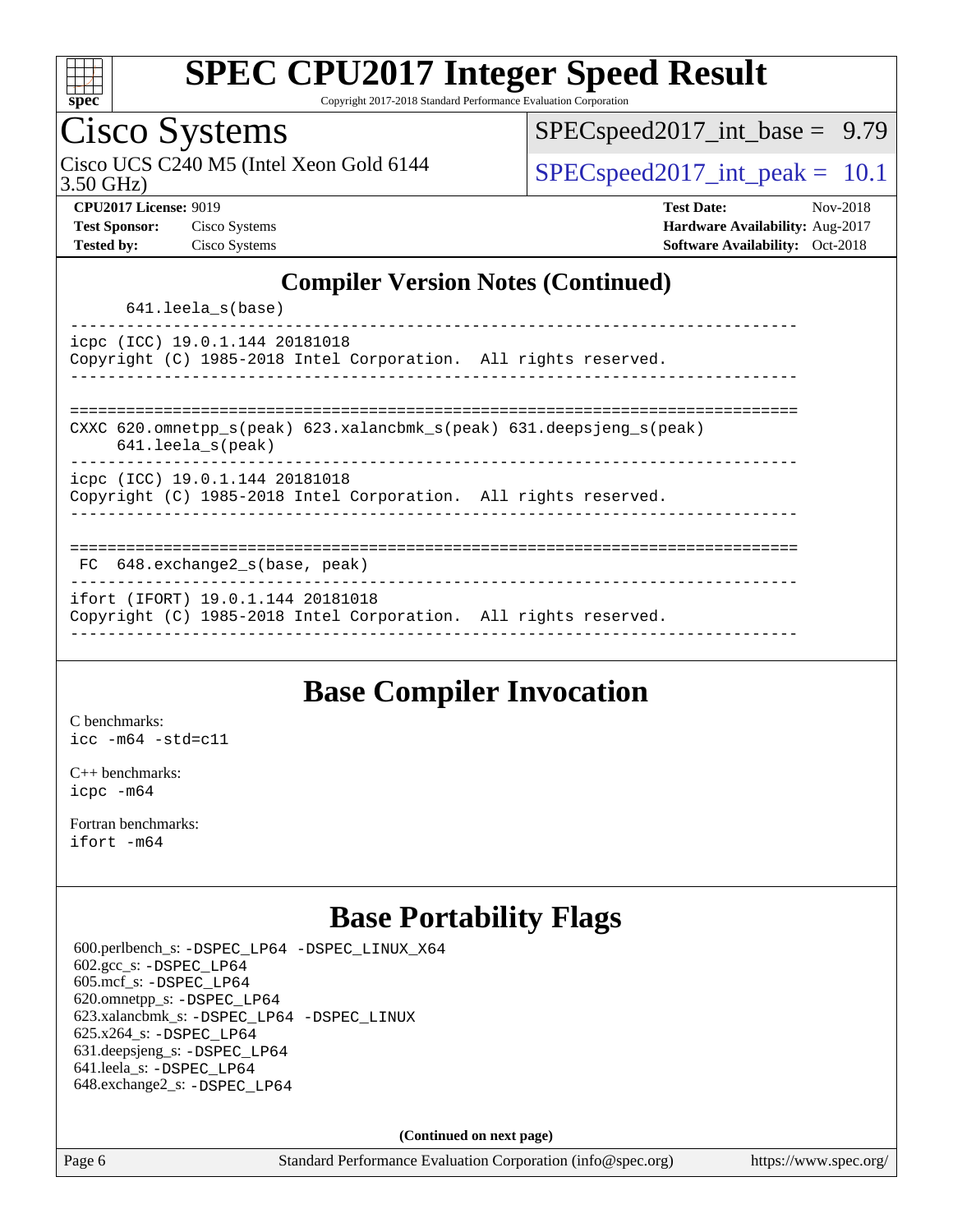![](_page_6_Picture_0.jpeg)

Copyright 2017-2018 Standard Performance Evaluation Corporation

## Cisco Systems

3.50 GHz) Cisco UCS C240 M5 (Intel Xeon Gold 6144  $\vert$  [SPECspeed2017\\_int\\_peak =](http://www.spec.org/auto/cpu2017/Docs/result-fields.html#SPECspeed2017intpeak) 10.1

 $SPEC speed2017\_int\_base = 9.79$ 

**[CPU2017 License:](http://www.spec.org/auto/cpu2017/Docs/result-fields.html#CPU2017License)** 9019 **[Test Date:](http://www.spec.org/auto/cpu2017/Docs/result-fields.html#TestDate)** Nov-2018 **[Test Sponsor:](http://www.spec.org/auto/cpu2017/Docs/result-fields.html#TestSponsor)** Cisco Systems **[Hardware Availability:](http://www.spec.org/auto/cpu2017/Docs/result-fields.html#HardwareAvailability)** Aug-2017 **[Tested by:](http://www.spec.org/auto/cpu2017/Docs/result-fields.html#Testedby)** Cisco Systems **[Software Availability:](http://www.spec.org/auto/cpu2017/Docs/result-fields.html#SoftwareAvailability)** Oct-2018

## **[Base Portability Flags \(Continued\)](http://www.spec.org/auto/cpu2017/Docs/result-fields.html#BasePortabilityFlags)**

657.xz\_s: [-DSPEC\\_LP64](http://www.spec.org/cpu2017/results/res2018q4/cpu2017-20181211-10269.flags.html#suite_basePORTABILITY657_xz_s_DSPEC_LP64)

### **[Base Optimization Flags](http://www.spec.org/auto/cpu2017/Docs/result-fields.html#BaseOptimizationFlags)**

[C benchmarks](http://www.spec.org/auto/cpu2017/Docs/result-fields.html#Cbenchmarks):

[-Wl,-z,muldefs](http://www.spec.org/cpu2017/results/res2018q4/cpu2017-20181211-10269.flags.html#user_CCbase_link_force_multiple1_b4cbdb97b34bdee9ceefcfe54f4c8ea74255f0b02a4b23e853cdb0e18eb4525ac79b5a88067c842dd0ee6996c24547a27a4b99331201badda8798ef8a743f577) [-xCORE-AVX512](http://www.spec.org/cpu2017/results/res2018q4/cpu2017-20181211-10269.flags.html#user_CCbase_f-xCORE-AVX512) [-ipo](http://www.spec.org/cpu2017/results/res2018q4/cpu2017-20181211-10269.flags.html#user_CCbase_f-ipo) [-O3](http://www.spec.org/cpu2017/results/res2018q4/cpu2017-20181211-10269.flags.html#user_CCbase_f-O3) [-no-prec-div](http://www.spec.org/cpu2017/results/res2018q4/cpu2017-20181211-10269.flags.html#user_CCbase_f-no-prec-div) [-qopt-mem-layout-trans=3](http://www.spec.org/cpu2017/results/res2018q4/cpu2017-20181211-10269.flags.html#user_CCbase_f-qopt-mem-layout-trans_de80db37974c74b1f0e20d883f0b675c88c3b01e9d123adea9b28688d64333345fb62bc4a798493513fdb68f60282f9a726aa07f478b2f7113531aecce732043) [-qopenmp](http://www.spec.org/cpu2017/results/res2018q4/cpu2017-20181211-10269.flags.html#user_CCbase_qopenmp_16be0c44f24f464004c6784a7acb94aca937f053568ce72f94b139a11c7c168634a55f6653758ddd83bcf7b8463e8028bb0b48b77bcddc6b78d5d95bb1df2967) [-DSPEC\\_OPENMP](http://www.spec.org/cpu2017/results/res2018q4/cpu2017-20181211-10269.flags.html#suite_CCbase_DSPEC_OPENMP) [-L/home/cpu2017/je5.0.1-64/](http://www.spec.org/cpu2017/results/res2018q4/cpu2017-20181211-10269.flags.html#user_CCbase_jemalloc_link_path64_8e927a5f1bdac0405e66c637541874330e08086b5e62a1d024bcf3497e3c64fd173c8afb7d1730d51f6da781ef4c439bdab468bb8364cf71435e0c609fac500c) [-ljemalloc](http://www.spec.org/cpu2017/results/res2018q4/cpu2017-20181211-10269.flags.html#user_CCbase_jemalloc_link_lib_d1249b907c500fa1c0672f44f562e3d0f79738ae9e3c4a9c376d49f265a04b9c99b167ecedbf6711b3085be911c67ff61f150a17b3472be731631ba4d0471706)

[C++ benchmarks:](http://www.spec.org/auto/cpu2017/Docs/result-fields.html#CXXbenchmarks)

[-Wl,-z,muldefs](http://www.spec.org/cpu2017/results/res2018q4/cpu2017-20181211-10269.flags.html#user_CXXbase_link_force_multiple1_b4cbdb97b34bdee9ceefcfe54f4c8ea74255f0b02a4b23e853cdb0e18eb4525ac79b5a88067c842dd0ee6996c24547a27a4b99331201badda8798ef8a743f577) [-xCORE-AVX512](http://www.spec.org/cpu2017/results/res2018q4/cpu2017-20181211-10269.flags.html#user_CXXbase_f-xCORE-AVX512) [-ipo](http://www.spec.org/cpu2017/results/res2018q4/cpu2017-20181211-10269.flags.html#user_CXXbase_f-ipo) [-O3](http://www.spec.org/cpu2017/results/res2018q4/cpu2017-20181211-10269.flags.html#user_CXXbase_f-O3) [-no-prec-div](http://www.spec.org/cpu2017/results/res2018q4/cpu2017-20181211-10269.flags.html#user_CXXbase_f-no-prec-div) [-qopt-mem-layout-trans=3](http://www.spec.org/cpu2017/results/res2018q4/cpu2017-20181211-10269.flags.html#user_CXXbase_f-qopt-mem-layout-trans_de80db37974c74b1f0e20d883f0b675c88c3b01e9d123adea9b28688d64333345fb62bc4a798493513fdb68f60282f9a726aa07f478b2f7113531aecce732043) [-L/home/cpu2017/je5.0.1-64/](http://www.spec.org/cpu2017/results/res2018q4/cpu2017-20181211-10269.flags.html#user_CXXbase_jemalloc_link_path64_8e927a5f1bdac0405e66c637541874330e08086b5e62a1d024bcf3497e3c64fd173c8afb7d1730d51f6da781ef4c439bdab468bb8364cf71435e0c609fac500c) [-ljemalloc](http://www.spec.org/cpu2017/results/res2018q4/cpu2017-20181211-10269.flags.html#user_CXXbase_jemalloc_link_lib_d1249b907c500fa1c0672f44f562e3d0f79738ae9e3c4a9c376d49f265a04b9c99b167ecedbf6711b3085be911c67ff61f150a17b3472be731631ba4d0471706)

[Fortran benchmarks](http://www.spec.org/auto/cpu2017/Docs/result-fields.html#Fortranbenchmarks):

```
-Wl,-z,muldefs -xCORE-AVX512 -ipo -O3 -no-prec-div
-qopt-mem-layout-trans=3 -nostandard-realloc-lhs -align array32byte
-L/home/cpu2017/je5.0.1-64/ -ljemalloc
```
### **[Peak Compiler Invocation](http://www.spec.org/auto/cpu2017/Docs/result-fields.html#PeakCompilerInvocation)**

[C benchmarks](http://www.spec.org/auto/cpu2017/Docs/result-fields.html#Cbenchmarks): [icc -m64 -std=c11](http://www.spec.org/cpu2017/results/res2018q4/cpu2017-20181211-10269.flags.html#user_CCpeak_intel_icc_64bit_c11_33ee0cdaae7deeeab2a9725423ba97205ce30f63b9926c2519791662299b76a0318f32ddfffdc46587804de3178b4f9328c46fa7c2b0cd779d7a61945c91cd35)

[C++ benchmarks \(except as noted below\):](http://www.spec.org/auto/cpu2017/Docs/result-fields.html#CXXbenchmarksexceptasnotedbelow) [icpc -m64](http://www.spec.org/cpu2017/results/res2018q4/cpu2017-20181211-10269.flags.html#user_CXXpeak_intel_icpc_64bit_4ecb2543ae3f1412ef961e0650ca070fec7b7afdcd6ed48761b84423119d1bf6bdf5cad15b44d48e7256388bc77273b966e5eb805aefd121eb22e9299b2ec9d9)

623.xalancbmk\_s: [icpc -m32 -L/opt/intel/lib/ia32](http://www.spec.org/cpu2017/results/res2018q4/cpu2017-20181211-10269.flags.html#user_peakCXXLD623_xalancbmk_s_intel_icpc_44eae83c1f565e7e266431f067370024ba26559400a3332485578bf716e23841c734f948145e944e2f4b6f3ce32c2c966ea92b66ca79c6f94f301242c0f554cf)

[Fortran benchmarks](http://www.spec.org/auto/cpu2017/Docs/result-fields.html#Fortranbenchmarks): [ifort -m64](http://www.spec.org/cpu2017/results/res2018q4/cpu2017-20181211-10269.flags.html#user_FCpeak_intel_ifort_64bit_24f2bb282fbaeffd6157abe4f878425411749daecae9a33200eee2bee2fe76f3b89351d69a8130dd5949958ce389cf37ff59a95e7a40d588e8d3a57e0c3fd751)

### **[Peak Portability Flags](http://www.spec.org/auto/cpu2017/Docs/result-fields.html#PeakPortabilityFlags)**

 600.perlbench\_s: [-DSPEC\\_LP64](http://www.spec.org/cpu2017/results/res2018q4/cpu2017-20181211-10269.flags.html#b600.perlbench_s_peakPORTABILITY_DSPEC_LP64) [-DSPEC\\_LINUX\\_X64](http://www.spec.org/cpu2017/results/res2018q4/cpu2017-20181211-10269.flags.html#b600.perlbench_s_peakCPORTABILITY_DSPEC_LINUX_X64) 602.gcc\_s: [-DSPEC\\_LP64](http://www.spec.org/cpu2017/results/res2018q4/cpu2017-20181211-10269.flags.html#suite_peakPORTABILITY602_gcc_s_DSPEC_LP64) 605.mcf\_s: [-DSPEC\\_LP64](http://www.spec.org/cpu2017/results/res2018q4/cpu2017-20181211-10269.flags.html#suite_peakPORTABILITY605_mcf_s_DSPEC_LP64) 620.omnetpp\_s: [-DSPEC\\_LP64](http://www.spec.org/cpu2017/results/res2018q4/cpu2017-20181211-10269.flags.html#suite_peakPORTABILITY620_omnetpp_s_DSPEC_LP64) 623.xalancbmk\_s: [-D\\_FILE\\_OFFSET\\_BITS=64](http://www.spec.org/cpu2017/results/res2018q4/cpu2017-20181211-10269.flags.html#user_peakPORTABILITY623_xalancbmk_s_file_offset_bits_64_5ae949a99b284ddf4e95728d47cb0843d81b2eb0e18bdfe74bbf0f61d0b064f4bda2f10ea5eb90e1dcab0e84dbc592acfc5018bc955c18609f94ddb8d550002c) [-DSPEC\\_LINUX](http://www.spec.org/cpu2017/results/res2018q4/cpu2017-20181211-10269.flags.html#b623.xalancbmk_s_peakCXXPORTABILITY_DSPEC_LINUX) 625.x264\_s: [-DSPEC\\_LP64](http://www.spec.org/cpu2017/results/res2018q4/cpu2017-20181211-10269.flags.html#suite_peakPORTABILITY625_x264_s_DSPEC_LP64)

**(Continued on next page)**

Page 7 Standard Performance Evaluation Corporation [\(info@spec.org\)](mailto:info@spec.org) <https://www.spec.org/>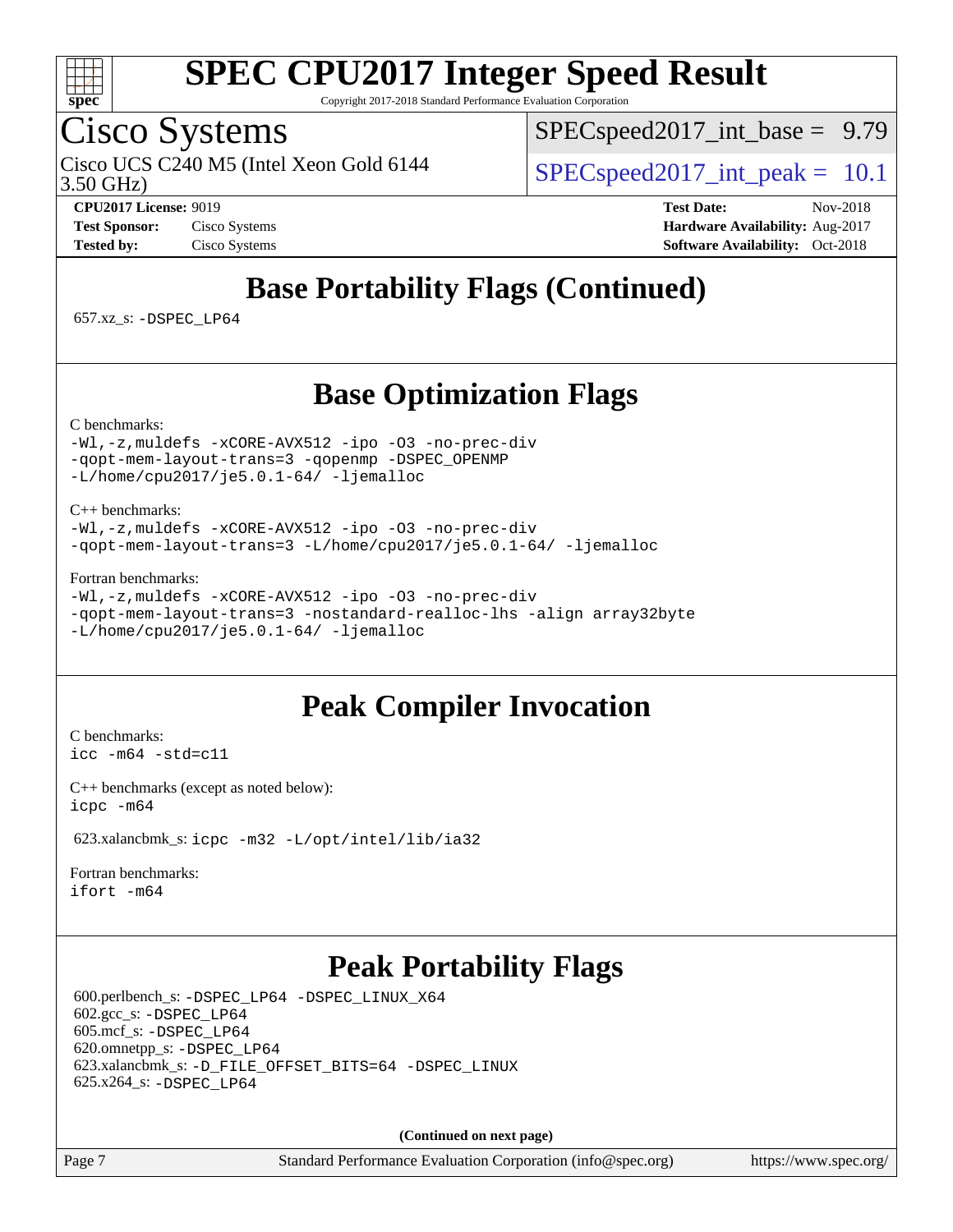![](_page_7_Picture_0.jpeg)

Copyright 2017-2018 Standard Performance Evaluation Corporation

## Cisco Systems

3.50 GHz) Cisco UCS C240 M5 (Intel Xeon Gold 6144  $\vert$  [SPECspeed2017\\_int\\_peak =](http://www.spec.org/auto/cpu2017/Docs/result-fields.html#SPECspeed2017intpeak) 10.1

 $SPECspeed2017\_int\_base = 9.79$ 

**[CPU2017 License:](http://www.spec.org/auto/cpu2017/Docs/result-fields.html#CPU2017License)** 9019 **[Test Date:](http://www.spec.org/auto/cpu2017/Docs/result-fields.html#TestDate)** Nov-2018 **[Test Sponsor:](http://www.spec.org/auto/cpu2017/Docs/result-fields.html#TestSponsor)** Cisco Systems **Cisco Systems [Hardware Availability:](http://www.spec.org/auto/cpu2017/Docs/result-fields.html#HardwareAvailability)** Aug-2017 **[Tested by:](http://www.spec.org/auto/cpu2017/Docs/result-fields.html#Testedby)** Cisco Systems **[Software Availability:](http://www.spec.org/auto/cpu2017/Docs/result-fields.html#SoftwareAvailability)** Oct-2018

## **[Peak Portability Flags \(Continued\)](http://www.spec.org/auto/cpu2017/Docs/result-fields.html#PeakPortabilityFlags)**

 631.deepsjeng\_s: [-DSPEC\\_LP64](http://www.spec.org/cpu2017/results/res2018q4/cpu2017-20181211-10269.flags.html#suite_peakPORTABILITY631_deepsjeng_s_DSPEC_LP64) 641.leela\_s: [-DSPEC\\_LP64](http://www.spec.org/cpu2017/results/res2018q4/cpu2017-20181211-10269.flags.html#suite_peakPORTABILITY641_leela_s_DSPEC_LP64) 648.exchange2\_s: [-DSPEC\\_LP64](http://www.spec.org/cpu2017/results/res2018q4/cpu2017-20181211-10269.flags.html#suite_peakPORTABILITY648_exchange2_s_DSPEC_LP64) 657.xz\_s: [-DSPEC\\_LP64](http://www.spec.org/cpu2017/results/res2018q4/cpu2017-20181211-10269.flags.html#suite_peakPORTABILITY657_xz_s_DSPEC_LP64)

### **[Peak Optimization Flags](http://www.spec.org/auto/cpu2017/Docs/result-fields.html#PeakOptimizationFlags)**

[C benchmarks](http://www.spec.org/auto/cpu2017/Docs/result-fields.html#Cbenchmarks):

```
600.perlbench_s: -W1-prof-gen-prof-use(pass 2) -02
-xCORE-AVX512 -qopt-mem-layout-trans=3 -ipo -O3
-no-prec-div -DSPEC_SUPPRESS_OPENMP -qopenmp
-DSPEC_OPENMP -fno-strict-overflow
-L/home/cpu2017/je5.0.1-64/ -ljemalloc
```

| $602.\text{sec}\_\text{s}: -W1, -z$ , muldefs $-\text{prof-qen}(pass 1)$ $-\text{prof-use}(pass 2)$ -02 |
|---------------------------------------------------------------------------------------------------------|
| -xCORE-AVX512 -gopt-mem-layout-trans=3 -ipo -03                                                         |
| -no-prec-div -DSPEC SUPPRESS OPENMP -qopenmp                                                            |
| $-DSPEC$ OPENMP $-L/home/cpu2017/je5.0.1-64/ -ljema1loc$                                                |

```
 605.mcf_s: -Wl,-z,muldefs -prof-gen(pass 1) -prof-use(pass 2) -ipo
-xCORE-AVX512 -O3 -no-prec-div -qopt-mem-layout-trans=3
-DSPEC_SUPPRESS_OPENMP -qopenmp -DSPEC_OPENMP
-L/home/cpu2017/je5.0.1-64/ -ljemalloc
```

```
 625.x264_s: -Wl,-z,muldefs -xCORE-AVX512 -ipo -O3 -no-prec-div
-qopt-mem-layout-trans=3 -qopenmp -DSPEC_OPENMP
-L/home/cpu2017/je5.0.1-64/ -ljemalloc
```
657.xz\_s: Same as 602.gcc\_s

[C++ benchmarks:](http://www.spec.org/auto/cpu2017/Docs/result-fields.html#CXXbenchmarks)

 620.omnetpp\_s: [-Wl,-z,muldefs](http://www.spec.org/cpu2017/results/res2018q4/cpu2017-20181211-10269.flags.html#user_peakEXTRA_LDFLAGS620_omnetpp_s_link_force_multiple1_b4cbdb97b34bdee9ceefcfe54f4c8ea74255f0b02a4b23e853cdb0e18eb4525ac79b5a88067c842dd0ee6996c24547a27a4b99331201badda8798ef8a743f577) [-prof-gen](http://www.spec.org/cpu2017/results/res2018q4/cpu2017-20181211-10269.flags.html#user_peakPASS1_CXXFLAGSPASS1_LDFLAGS620_omnetpp_s_prof_gen_5aa4926d6013ddb2a31985c654b3eb18169fc0c6952a63635c234f711e6e63dd76e94ad52365559451ec499a2cdb89e4dc58ba4c67ef54ca681ffbe1461d6b36)(pass 1) [-prof-use](http://www.spec.org/cpu2017/results/res2018q4/cpu2017-20181211-10269.flags.html#user_peakPASS2_CXXFLAGSPASS2_LDFLAGS620_omnetpp_s_prof_use_1a21ceae95f36a2b53c25747139a6c16ca95bd9def2a207b4f0849963b97e94f5260e30a0c64f4bb623698870e679ca08317ef8150905d41bd88c6f78df73f19)(pass 2) [-ipo](http://www.spec.org/cpu2017/results/res2018q4/cpu2017-20181211-10269.flags.html#user_peakPASS1_CXXOPTIMIZEPASS2_CXXOPTIMIZE620_omnetpp_s_f-ipo) [-xCORE-AVX512](http://www.spec.org/cpu2017/results/res2018q4/cpu2017-20181211-10269.flags.html#user_peakPASS2_CXXOPTIMIZE620_omnetpp_s_f-xCORE-AVX512) [-O3](http://www.spec.org/cpu2017/results/res2018q4/cpu2017-20181211-10269.flags.html#user_peakPASS1_CXXOPTIMIZEPASS2_CXXOPTIMIZE620_omnetpp_s_f-O3) [-no-prec-div](http://www.spec.org/cpu2017/results/res2018q4/cpu2017-20181211-10269.flags.html#user_peakPASS1_CXXOPTIMIZEPASS2_CXXOPTIMIZE620_omnetpp_s_f-no-prec-div) [-qopt-mem-layout-trans=3](http://www.spec.org/cpu2017/results/res2018q4/cpu2017-20181211-10269.flags.html#user_peakPASS1_CXXOPTIMIZEPASS2_CXXOPTIMIZE620_omnetpp_s_f-qopt-mem-layout-trans_de80db37974c74b1f0e20d883f0b675c88c3b01e9d123adea9b28688d64333345fb62bc4a798493513fdb68f60282f9a726aa07f478b2f7113531aecce732043) [-DSPEC\\_SUPPRESS\\_OPENMP](http://www.spec.org/cpu2017/results/res2018q4/cpu2017-20181211-10269.flags.html#suite_peakPASS1_CXXOPTIMIZE620_omnetpp_s_DSPEC_SUPPRESS_OPENMP) [-qopenmp](http://www.spec.org/cpu2017/results/res2018q4/cpu2017-20181211-10269.flags.html#user_peakPASS2_CXXOPTIMIZE620_omnetpp_s_qopenmp_16be0c44f24f464004c6784a7acb94aca937f053568ce72f94b139a11c7c168634a55f6653758ddd83bcf7b8463e8028bb0b48b77bcddc6b78d5d95bb1df2967) [-DSPEC\\_OPENMP](http://www.spec.org/cpu2017/results/res2018q4/cpu2017-20181211-10269.flags.html#suite_peakPASS2_CXXOPTIMIZE620_omnetpp_s_DSPEC_OPENMP) [-L/home/cpu2017/je5.0.1-64/](http://www.spec.org/cpu2017/results/res2018q4/cpu2017-20181211-10269.flags.html#user_peakEXTRA_LIBS620_omnetpp_s_jemalloc_link_path64_8e927a5f1bdac0405e66c637541874330e08086b5e62a1d024bcf3497e3c64fd173c8afb7d1730d51f6da781ef4c439bdab468bb8364cf71435e0c609fac500c) [-ljemalloc](http://www.spec.org/cpu2017/results/res2018q4/cpu2017-20181211-10269.flags.html#user_peakEXTRA_LIBS620_omnetpp_s_jemalloc_link_lib_d1249b907c500fa1c0672f44f562e3d0f79738ae9e3c4a9c376d49f265a04b9c99b167ecedbf6711b3085be911c67ff61f150a17b3472be731631ba4d0471706)

 623.xalancbmk\_s: [-Wl,-z,muldefs](http://www.spec.org/cpu2017/results/res2018q4/cpu2017-20181211-10269.flags.html#user_peakEXTRA_LDFLAGS623_xalancbmk_s_link_force_multiple1_b4cbdb97b34bdee9ceefcfe54f4c8ea74255f0b02a4b23e853cdb0e18eb4525ac79b5a88067c842dd0ee6996c24547a27a4b99331201badda8798ef8a743f577) [-prof-gen](http://www.spec.org/cpu2017/results/res2018q4/cpu2017-20181211-10269.flags.html#user_peakPASS1_CXXFLAGSPASS1_LDFLAGS623_xalancbmk_s_prof_gen_5aa4926d6013ddb2a31985c654b3eb18169fc0c6952a63635c234f711e6e63dd76e94ad52365559451ec499a2cdb89e4dc58ba4c67ef54ca681ffbe1461d6b36)(pass 1) [-prof-use](http://www.spec.org/cpu2017/results/res2018q4/cpu2017-20181211-10269.flags.html#user_peakPASS2_CXXFLAGSPASS2_LDFLAGS623_xalancbmk_s_prof_use_1a21ceae95f36a2b53c25747139a6c16ca95bd9def2a207b4f0849963b97e94f5260e30a0c64f4bb623698870e679ca08317ef8150905d41bd88c6f78df73f19)(pass 2) [-ipo](http://www.spec.org/cpu2017/results/res2018q4/cpu2017-20181211-10269.flags.html#user_peakPASS1_CXXOPTIMIZEPASS2_CXXOPTIMIZE623_xalancbmk_s_f-ipo) [-xCORE-AVX512](http://www.spec.org/cpu2017/results/res2018q4/cpu2017-20181211-10269.flags.html#user_peakPASS2_CXXOPTIMIZE623_xalancbmk_s_f-xCORE-AVX512) [-O3](http://www.spec.org/cpu2017/results/res2018q4/cpu2017-20181211-10269.flags.html#user_peakPASS1_CXXOPTIMIZEPASS2_CXXOPTIMIZE623_xalancbmk_s_f-O3) [-no-prec-div](http://www.spec.org/cpu2017/results/res2018q4/cpu2017-20181211-10269.flags.html#user_peakPASS1_CXXOPTIMIZEPASS2_CXXOPTIMIZE623_xalancbmk_s_f-no-prec-div) [-qopt-mem-layout-trans=3](http://www.spec.org/cpu2017/results/res2018q4/cpu2017-20181211-10269.flags.html#user_peakPASS1_CXXOPTIMIZEPASS2_CXXOPTIMIZE623_xalancbmk_s_f-qopt-mem-layout-trans_de80db37974c74b1f0e20d883f0b675c88c3b01e9d123adea9b28688d64333345fb62bc4a798493513fdb68f60282f9a726aa07f478b2f7113531aecce732043) [-DSPEC\\_SUPPRESS\\_OPENMP](http://www.spec.org/cpu2017/results/res2018q4/cpu2017-20181211-10269.flags.html#suite_peakPASS1_CXXOPTIMIZE623_xalancbmk_s_DSPEC_SUPPRESS_OPENMP) [-qopenmp](http://www.spec.org/cpu2017/results/res2018q4/cpu2017-20181211-10269.flags.html#user_peakPASS2_CXXOPTIMIZE623_xalancbmk_s_qopenmp_16be0c44f24f464004c6784a7acb94aca937f053568ce72f94b139a11c7c168634a55f6653758ddd83bcf7b8463e8028bb0b48b77bcddc6b78d5d95bb1df2967) [-DSPEC\\_OPENMP](http://www.spec.org/cpu2017/results/res2018q4/cpu2017-20181211-10269.flags.html#suite_peakPASS2_CXXOPTIMIZE623_xalancbmk_s_DSPEC_OPENMP) [-L/home/cpu2017/je5.0.1-32/](http://www.spec.org/cpu2017/results/res2018q4/cpu2017-20181211-10269.flags.html#user_peakEXTRA_LIBS623_xalancbmk_s_jemalloc_link_path32_395839964bb6e7d127dfa41a70bc909a71494bc32f82a1f18d87c6546a5f35ea9c5ad3c111b30f9a5397a6f43b4f43a41cfbf7d188da9198ed16c21920a4a794) [-ljemalloc](http://www.spec.org/cpu2017/results/res2018q4/cpu2017-20181211-10269.flags.html#user_peakEXTRA_LIBS623_xalancbmk_s_jemalloc_link_lib_d1249b907c500fa1c0672f44f562e3d0f79738ae9e3c4a9c376d49f265a04b9c99b167ecedbf6711b3085be911c67ff61f150a17b3472be731631ba4d0471706)

**(Continued on next page)**